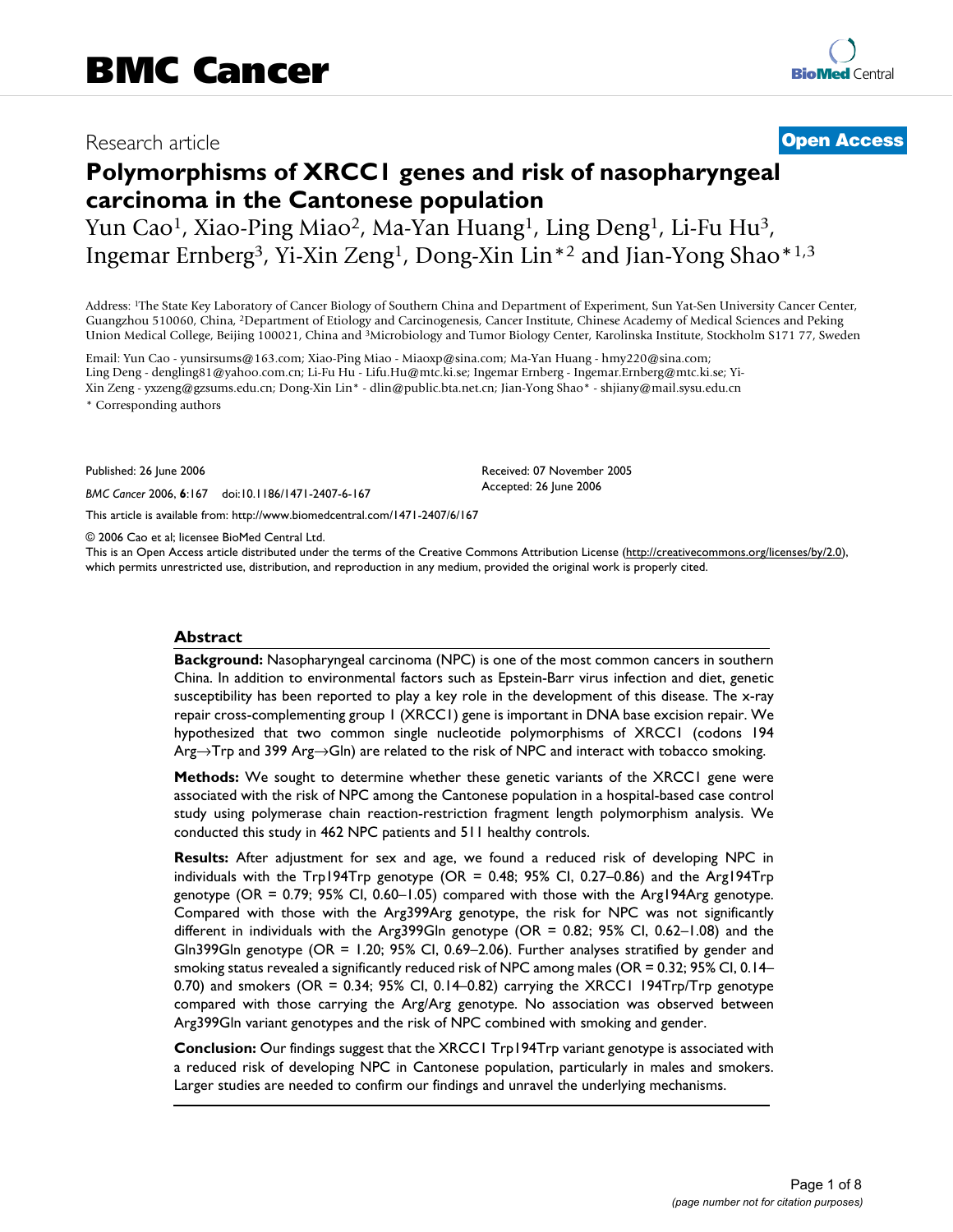### **Background**

Nasopharyngeal carcinoma (NPC) is one of the most common cancers in the Cantonese population in southern China [1]. Etiological factors include Epstein-Barr virus infection, tobacco smoking, and consumption of salted fish [2-4]. In addition to environmental factors, genetic factors such as chromosomal aberrations, nucleotide polymorphisms of HLA class I and II alleles, glutathione S-transferase M1, and cytochrome P450 2E1 also play a role in the development of NPC [5-9]. Only a few people develop the disease in areas where NPC is endemic even though everyone is exposed to the same environment, suggesting that genetic differences such as single nucleotide polymorphisms (SNP) may contribute to NPC carcinogenesis.

Polymorphisms in XRCC1 have been identified at conserved sites, including two SNPs at codons 194 (Arg to Trp) and 399 (Arg to Gln) [10]. These findings suggest that since XRCC1 is essential for removing endogenous and exogenous DNA damage, the Arg399Gln substitution may result in deficient DNA repair [11,12]. On the other hand, the Trp194 allele seemed to be protective against DNA damage, although no significant difference was observed from wild-type in terms of DNA repair capacity.

Molecular epidemiological studies investigating the Arg194Trp and Arg399Gln variants of XRCC1 and their impact on cancer risk have generated inconsistent results. The Arg194 allele is associated with an increased risk of gastric cardia cancer (adjusted OR = 1.86, 95% CI, 1.09– 3.20), and the Gln399 allele is associated with an increased risk of gastric cancer (adjusted OR = 1.53, 95% CI, 0.98–2.39) [13]. Olshan et. al. reported a weak increase in the risk of head and neck cancer associated with the Arg194Trp polymorphism ( $OR = 1.3$ , 95% CI, 0.6–2.9) and a decreased risk for the Arg399Gln polymorphism (OR =  $0.6$ ; CI =  $0.4-1.1$ ) [14]. Other studies have reported that these two XRCC1 variants are associated with elevated risks of esophageal cancer [15], pancreatic adenocarcinoma [16], and breast cancer [17].

In the present study, we investigated the association between the Arg194Trp and Arg399Gln variants of XRCC1, smoking status, and the risk of developing NPC in the Cantonese population living in southern China.

#### **Methods** *Study subjects*

The study group consisted of 462 patients with histologically confirmed, untreated NPC and 511 cancer-free controls. All subjects were ethnic Cantonese living in southern China. The NPC patients were consecutively recruited from February 2000 to September 2003 at Sun Yat-Sen University Cancer Center (Canton). Disease staging was performed in accordance with the China 92 TNM staging system [18]. Population controls were selected from a community screening program for early detection of cancer. For each eligible case, we tried to match one control subject by age  $(\pm 5 \text{ years})$  and ethnicity (Cantonese). At recruitment, informed consent was obtained from each subject and each participant was then interviewed to solicit detailed information on demographic characteristics and lifetime history of tobacco use. Overall, 520 eligible cases and 520 eligible controls agreed to further risk factor interviews administered by a trained nurse-interviewer, with the final study consisting of 462 cases (88.8% of eligible) and 511 controls (98.3% of eligible) due to lack of information on smoking and the inability to collect blood from some subjects. Information was collected on the number of cigarettes smoked per day, the age at which the subjects started smoking, and the age at which ex-smokers stopped smoking. Pack-years smoked was calculated to indicate cumulative cigarette dose [pack-years = (cigarettes per day/20)  $\times$  (years smoked)]. Smokers were considered current smokers if they had smoked up to 1 year before the date of cancer diagnosis (or up to the date of the interview for controls). This study was approved by the Hospital Review Board of Sun Yat-Sen University Cancer Center.

#### *XRCC1 genotyping*

Genomic DNA was isolated from peripheral blood and XRCC1 genotypes at the Arg194Trp and Arg399Gln sites were determined by PCR-based restriction fragment length polymorphism as described by Xing et. al. [15]. The primers for the XRCC1 Arg194Trp polymorphism were 5' GCC AGG GCC CCT CCT TCA A 3' and 5' TAC CCT CAG ACC CAC GAG T 3', which generate a 485 bp fragment. The primers for the XRCC1 Arg399Gln polymorphism were 5'TCC TCC ACC TTG TGC TTT CT 3' and 5' AGT AGT CTG CTG GCT CTG GG 3', which generate a 517 bp fragment. PCR was performed in a 25 μl reaction mixture containing approximately 100 ng DNA, 1.0 μM each primer, 0.2 mM each dNTP, 2.0 mM  $MgCl<sub>2</sub>$ , 1.0 U Taq DNA polymerase with  $1 \times$  reaction buffer (Promega, Madison, WI), and 2% dimethyl sulfoxide. Amplification of the Arg194Trp site was carried out under the following conditions: an initial melting step of 2 min at 95°C, followed by 35 cycles of 30 s at 94°C, 30 s at 57°C, and 45 s at 72°C, and a final elongation of 7 min at 72°C. The reaction conditions for the Arg399Gln site were identical except that the annealing temperature was 61°C.

The restriction enzymes *PvuII* and *BcnI* (New England Biolabs, Beverly, MA) were used to distinguish the Arg194Trp and Arg399Gln polymorphisms, respectively. The wild-type Arg194Trp allele generates a single band representing the entire 485 bp fragment and the variant 194Trp allele generates 396 and 89 bp fragments. At the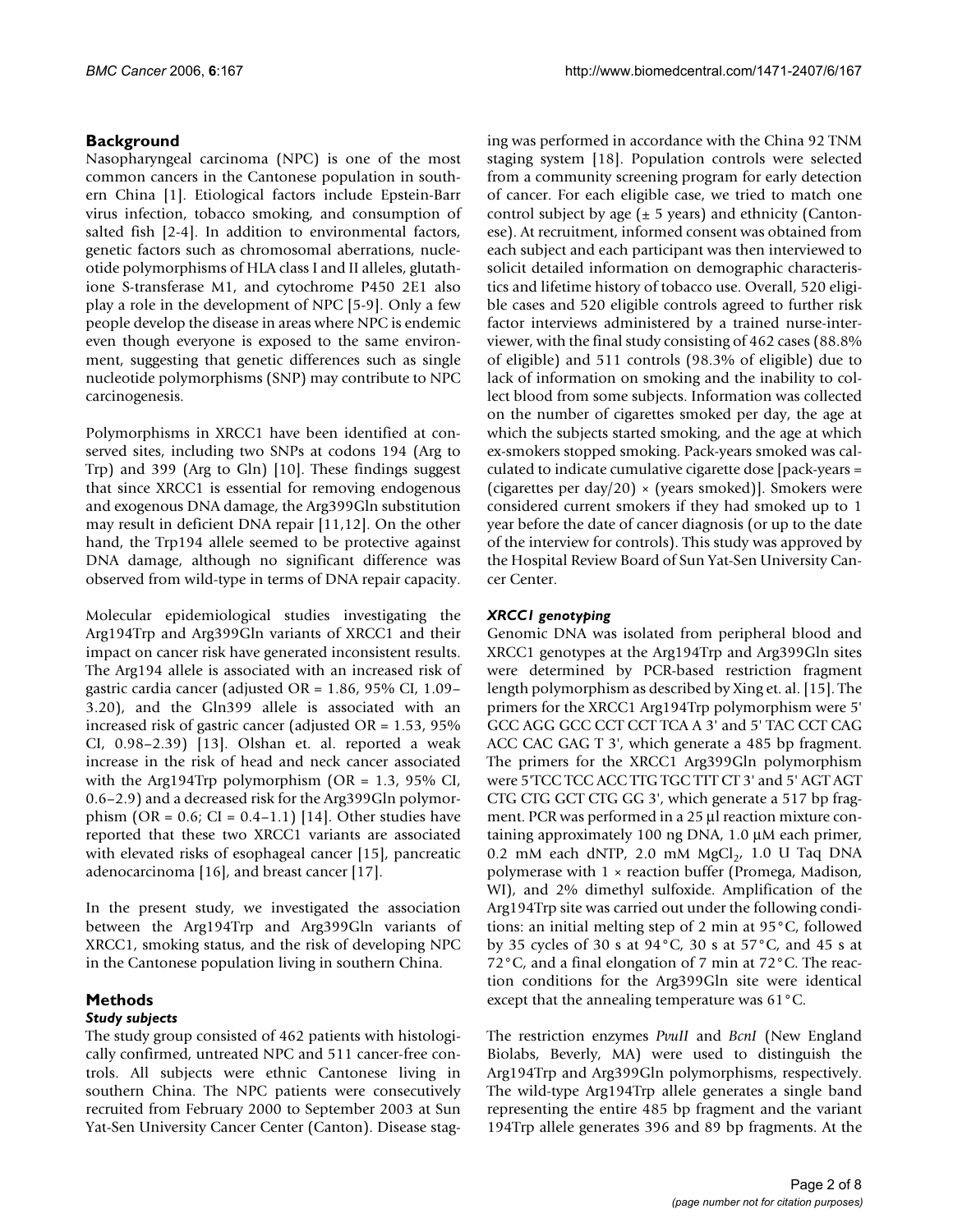Arg399Gln site, the wild-type allele (Arg/Arg) generates 2 DNA bands (384 and 133 bp), the variant allele (Gln/ Gln) has a single 517 bp fragment, and the heterozygote (Arg/Gln) displays all 3 bands (517, 384, and 133 bp). The restriction products were analyzed by electrophoresis on a 2% agarose gel containing ethidium bromide. To verify the results, 15% of the samples were randomly selected for duplicate analyses for 63 cases and 74 controls for the codon 194 polymorphism, and for 64 cases and 75 controls for the codon 399 polymorphism. The genotyping results were concordant with all duplicate samples.

#### *Statistical analysis*

The Hardy-Weinberg Equilibrium was tested to compare the observed and expected genotype frequencies among cases and controls, respectively.  $\chi^2$  tests were used to examine the differences in genotype distributions between cases and controls. The associations between XRCC1 polymorphisms and risk of NPC were estimated by odds ratios (OR) and their 95% confidence intervals (CI), which were calculated by unconditional logistic regression. The ORs were adjusted for age, gender, and smoking status. All analyses were performed using the Statistical Analysis System (Version. 6.12, SAS Institute, Cary, NC). Bonferroni's correction of *P*-value was evaluated when multiple comparison analysis was used.

#### **Results**

A total of 462 NPC cases and 511 controls were recruited for the present study. All subjects were ethnic Cantonese. The age ranges of the NPC patients  $(45.9 \pm 12.2 \text{ years})$  and the control subjects (45.7  $\pm$  15.6 years) did not differ (P = 0.22, Chi-square test) and no significant differences between cases and controls in the frequency matched variable age were observed at the time of the interview. Of these recruited subjects, 417 NPC cases and 495 controls were eligible for testing at the 194Arg/Trp site, whereas 425 NPC cases and 501 controls were eligible for testing at the 399Arg/Gln site. We did not observe a higher male/ female ratio in NPC cases than in controls. The NPC patients consumed fewer cigarettes (16.1 pack-years) than did controls (22.8 pack-years;  $P = 0.04$ , Chi-square test); the median cigarette consumption was 20 pack-years in both groups. Age, gender and smoking status of the NPC cases and the controls are summarized in Table 1.

#### *XRCC1 polymorphisms and NPC risk*

Genotyping (Table 2) showed that the frequencies of the XRCC1 194Arg and 194Trp alleles were 69.0% and 31.0% among controls, respectively, and 76.0% and 24.0% among NPC patients. The distribution of XRCC1 Arg194Trp genotypes among controls (Arg/Arg, 47.5%; Arg/Trp, 43.8%; Trp/Trp, 8.7%) was consistent with values predicted by the Hardy-Weinberg equilibrium ( $P =$ 0.85, Chi-square test). The frequencies of these three genotypes among NPC patients (Arg/Arg, 55.7%; Arg/Trp, 39.8%; and Trp/Trp, 4.5%) were significantly different from controls ( $P = 0.009$ , Chi-square test). The distribution of the Arg/Arg, Arg/Gln and Gln/Gln genotypes at the Arg399Gln site among controls was 53.9%, 40.1% and 6.0%, which was in accordance with the Hardy-Weinberg equilibrium ( $P = 0.72$ , Chi-square test). The distribution of these Arg399Gln genotypes among NPC patients (56.7%, 35.8% and 7.5%, respectively) did not differ from the controls ( $P > 0.05$ , Chi-squared test).

For the *XRCC1* Arg194Trp polymorphism, individuals with the XRCC1 Trp194Trp genotype had a nearly 0.50 fold decreased risk of developing NPC compared to those with the Arg194Arg genotype (OR =  $0.48$ ; 95% CI, 0.27– 0.86,  $P = 0.01$ ); the risk for developing NPC for individuals with the Arg/Trp genotype did not appear to differ significantly (OR = 0.79; 95% CI, 0.60–1.05). For the XRCC1 Arg399Gln polymorphism, the risk for developing NPC did not differ between individuals with the Arg/Arg genotype and those with the Arg/Gln genotype ( $OR = 0.82$ ; 95% CI, 0.62–1.08) or the Gln/Gln genotype (OR = 1.20; 95% CI, 0.69–2.06)(Table 2). Since the gender frequency was not matched between the groups, we further analyzed the association between the *XRCC1* Arg194Trp and Arg399Gln polymorphisms and the risk of developing NPC by gender. Multivariate regression analyses showed that males carrying the *XRCC1* 194Trp/Trp genotype had a reduced risk of developing NPC (OR = 0.32; 95% CI, 0.14–0.70;  $P = 0.004$  compared with those carrying the Arg/Arg genotype; risk in males was not effected by the 194Arg/Trp heterozygous genotype (OR = 0.77; 95% CI, 0.54–1.10). No association between *XRCC1* Arg194Trp variant genotype and the risk of developing NPC was found in females. The OR values were 0.78 (95% CI, 0.46–1.33) and 1.11 (95% CI, 0.47–2.61), respectively, for the *XRCC1* 194Arg/Trp and 194Trp/Trp genotypes. Moreover, there was also no association between Arg399Gln variant genotype and the risk of developing NPC in either males or females (Table 3).

The association of *XRCC1* Arg194Trp and Arg399Gln polymorphisms and the risk of developing NPC was then analyzed by smoking status. Among smokers, subjects carrying the *XRCC1* 194Trp/Trp genotype had an OR of 0.34 (95% CI, 0.14–0.82;  $P = 0.01$ ), which was significantly lower than the OR among nonsmokers carrying the Trp/ Trp genotype (OR = 0.77; 95% CI, 0.35–1.70) or the Arg/ Trp genotype (OR = 0.73; 95% CI, 0.48–1.11) (*P* < 0.01, test for homogeneity). However, no association between Arg399Gln variant genotype and the risk of developing NPC in either smokers or nonsmokers was observed in this study (Table 4).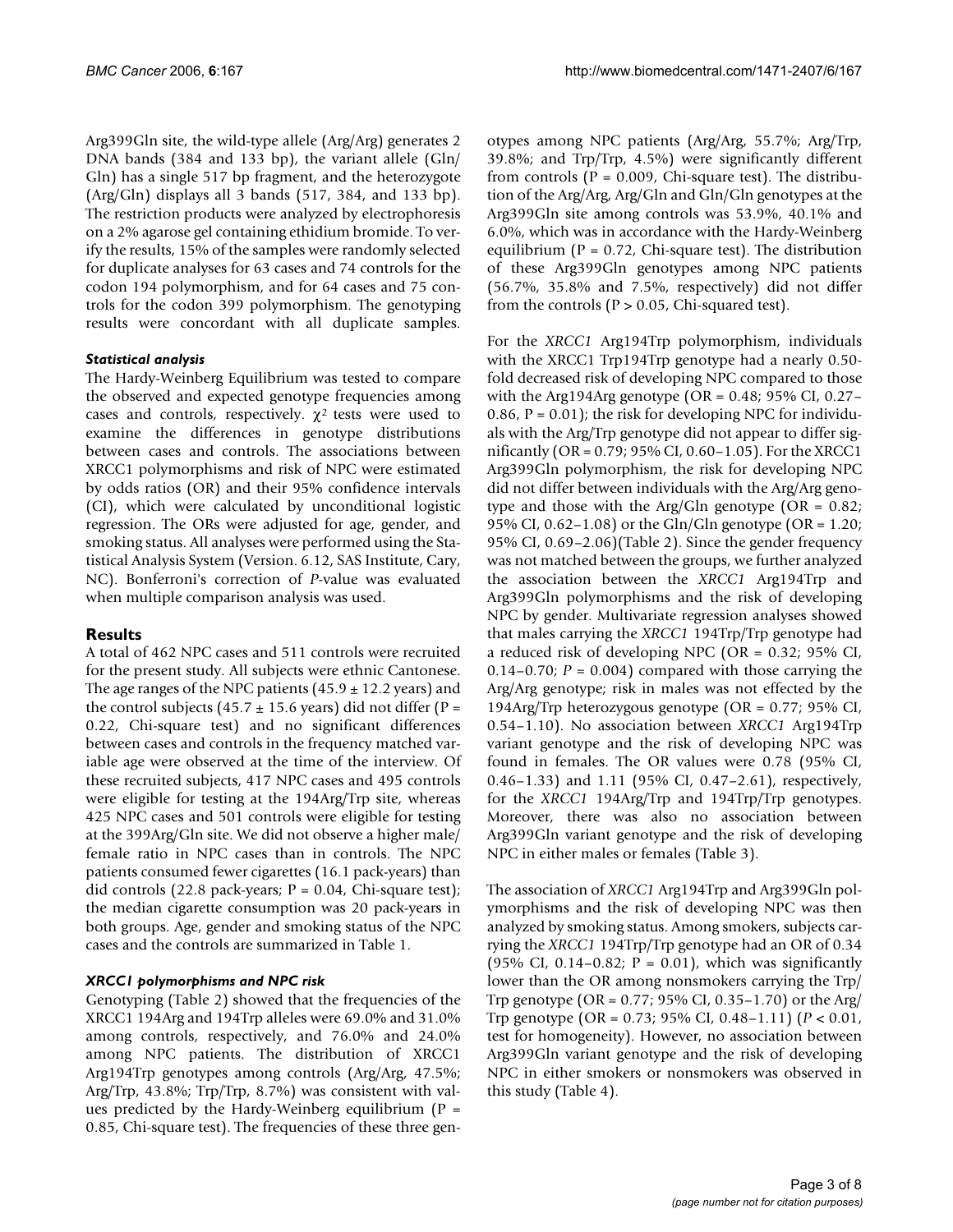**Table 1: Characteristics of age, gender and smoking status of cases and controls**

| Variable                        | $\text{Cases}(n = 462)$   | Controls $(n = 511)$ |
|---------------------------------|---------------------------|----------------------|
| Gender                          |                           |                      |
| Male                            | 339 (73.4) <sup>a</sup>   | 252(49.1)            |
| Female                          | 123(26.6) <sup>a</sup>    | 259 (50.9)           |
| Age range (yr)                  |                           |                      |
| < 60                            | 395 (85.5)b               | 422 (82.6)           |
| $\geq 60$                       | 67 $(14.5)^{b}$           | 89 (17.4)            |
| Mean age in years (S. D.)       | 45.9 (12.2)               | 45.7 (15.6)          |
| <b>Smoking statusa</b>          |                           |                      |
| No                              | $164 (35.5)^c$            | 353(69.1)            |
| Yes                             | $298 (64.5)^c$            | 158(30.9)            |
| Pack-years smoked               |                           |                      |
| $20$                            | $103 (34.6)^d$            | 70 (44.3)            |
| $\geq$ 20                       | $195 (65.4)$ <sup>d</sup> | 88 (55.7)            |
| Mean pack-years smoked (S.D.)   | 16.1(17.2)                | 22.8(17.3)           |
| Median pack-years smoked (S.D.) | 20(15.6)                  | 20(17.3)             |

 $aP = 0.0000$ ,  $\chi^2 = 58.85$ ;  $bP = 0.22$ ,  $\chi^2 = 1.53$ ;  $cP = 0.0000$ ,  $\chi^2 = 109.77$ ;  $dP = 0.04$ ,  $\chi^2 = 4.15$ 

We examined the association between *XRCC1* Arg194Trp and Arg399Gln polymorphisms and the risk of developing NPC by age. Though the subjects more than 60 years old carrying the *XRCC1* 194 Trp/Trp or Arg/Trp genotype had lower ORs of 0.27 (95% CI, 0.03–2.52) and 0.48 (95% CI, 0.23–0.99), respectively; the *P*-value was not significant after Bonferroni's correction. Similar results were also obtained from the analysis of the association between the *XRCC1* Arg194Trp polymorphism and the risk of developing NPC in subjects less 60 years old. No association between the Arg399Gln variant genotype and the risk of developing NPC was observed in either age group (Table 5).

#### **Discussion**

Humans have developed complex DNA repair systems to defend against the harmful consequences of DNA damage and safeguard the integrity of the genome. The human

XRCC1 gene, which encodes a protein that plays a central role in the single-strand break repair or base excision repair pathway [19], was identified by its ability to restore DNA repair and mapped to the long arm of chromosome 19q13 [20]. The gene encodes XRCC1 and three other DNA repair enzymes: DNA ligase I at its 3' end, DNA polymerase β, and polyadenosine diphosphate (ADP) ribose polymerase (PARP), which are involved in the excision and repair of single-strand breaks and in recombinational repair pathways [21,22].

We observed frequencies of 0.26 for the XRCC1 399Gln allele and 6.0% for the Gln/Gln genotype, which are very similar to other studies on Chinese populations [23,24] but significantly lower than those reported for a Caucasian population (0.335 and 11.5%, respectively,  $n = 1240$ ; P < 0.05) [25]. Studies of associations between the polymorphisms and cancer risk have been inconsistent, possi-

| Table 2: Association between risk of NPC and XRCCI genotypes among cases and controls |  |  |  |
|---------------------------------------------------------------------------------------|--|--|--|
|---------------------------------------------------------------------------------------|--|--|--|

| Genotype               | Cases No. $(\%)^a$ | Controls No. (%) <sup>b</sup> | Unadjusted OR | Adjusted OR <sup>c</sup> (95%Cl) | P value |
|------------------------|--------------------|-------------------------------|---------------|----------------------------------|---------|
| <b>XRCCI Arg194Trp</b> |                    |                               |               |                                  |         |
| Arg/Arg                | 232(55.7)          | 235 (47.5)                    | 1.00          | 1.00                             |         |
| Arg/Trp                | 166(39.8)          | 217(43.8)                     | 0.80          | $0.79(0.60 - 1.05)$              | 0.10    |
| Trp/Trp                | 19(4.5)            | 43(8.7)                       | 0.48          | $0.48(0.27 - 0.86)$              | $0.01*$ |
| Allele of Trp          | 0.24               | 0.31                          |               |                                  |         |
| XRCCI Arg399Gln        |                    |                               |               |                                  |         |
| Arg/Arg                | 241(56.7)          | 270(53.9)                     | 1.00          | 1.00                             |         |
| Arg/Gln                | 152(35.8)          | 201(40.1)                     | 0.81          | $0.82(0.62 - 1.08)$              | 0.16    |
| Gln/Gln                | 32(7.5)            | 30(6.0)                       | 1.20          | 1.20(0.69-2.06)                  | 0.53    |
| Allele of Gln          | 0.25               | 0.26                          |               |                                  |         |

a 417 cases and 495 controls were eligible tested in condon 194 genotype variant.

b 425 cases and 501 controls were eligible tested in condon 399 genotype variant.

c Adjusted OR were calculated with the XRCC1 194Arg/Arg or 399Arg/Arg genotype as the reference group and adjusted for age, sex, smoking status.

\**P*-value remained significant after Bonferroni's correction.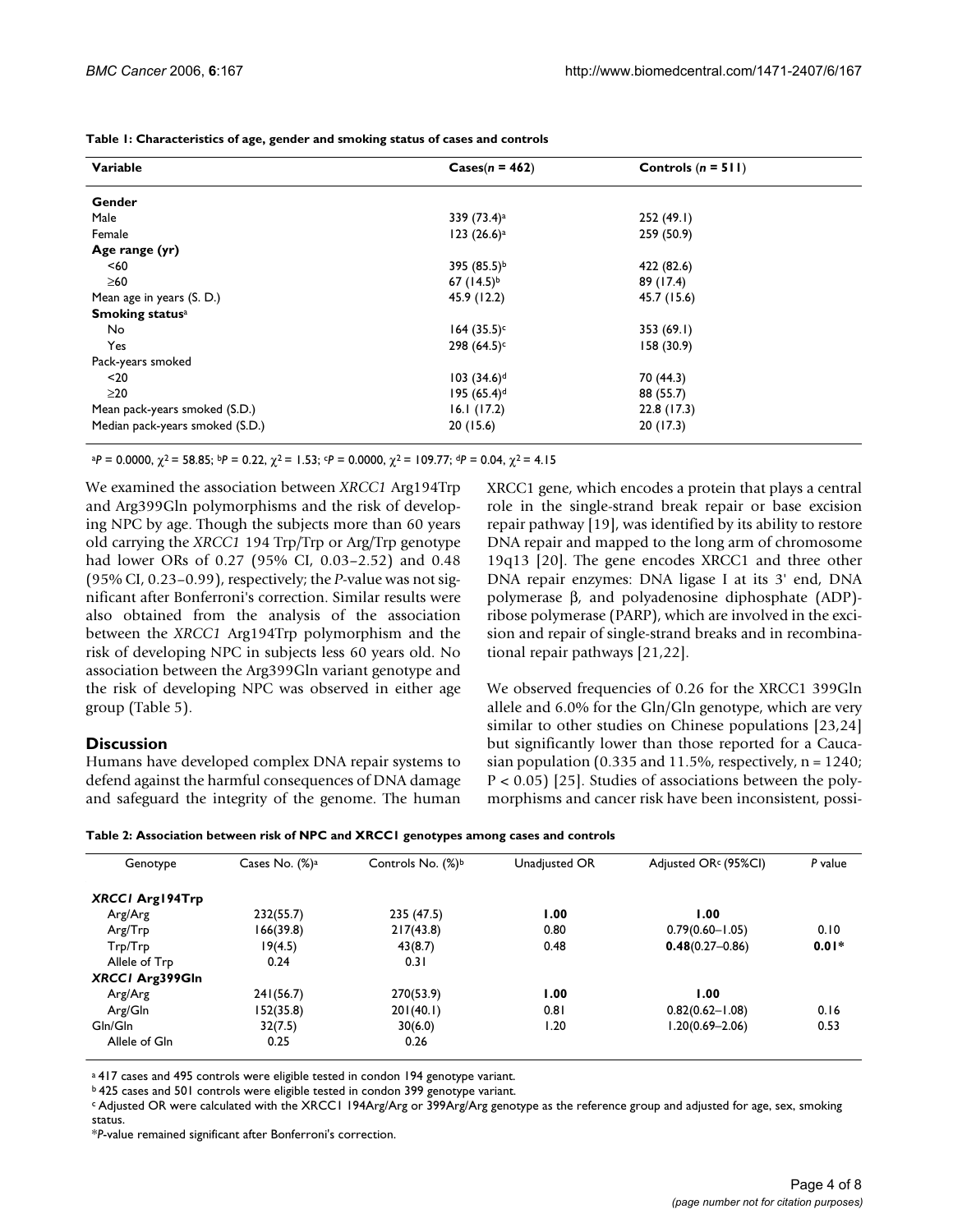| Genotype               |                 |          | Male                              | Female   |       |          |                                   |         |  |
|------------------------|-----------------|----------|-----------------------------------|----------|-------|----------|-----------------------------------|---------|--|
|                        | Cases           | Controls | Adjusted OR <sup>a</sup> (95% CI) | P value  | Cases | Controls | Adjusted OR <sup>a</sup> (95% CI) | P value |  |
| <b>XRCCI Arg194Trp</b> |                 |          |                                   |          |       |          |                                   |         |  |
| Arg/Arg                | 175             | 120      | 1.00                              |          | 57    | 115      | 1.00                              |         |  |
| Arg/Trp                | 2               | 106      | $0.77(0.54 - 1.10)$               | 0.16     | 45    | Ш        | $0.78(0.46 - 1.33)$               | 0.36    |  |
| Trp/Trp                | $\overline{10}$ | 21       | $0.32(0.14 - 0.70)$               | $0.004*$ | 9     | 22       | $1.11(0.47 - 2.61)$               | 0.82    |  |
| XRCCI Arg399Gln        |                 |          |                                   |          |       |          |                                   |         |  |
| Arg/Arg                | 177             | 130      | 1.00                              |          | 64    | 140      | 1.00                              |         |  |
| Arg/Gln                | 114             | 105      | $0.81(0.57 - 1.15)$               | 0.24     | 38    | 95       | $0.82(0.47 - 1.43)$               | 0.48    |  |
| Gln/Gln                | 22              | 15       | $1.04(0.52 - 2.11)$               | 0.91     | 10    | 15       | 1.28(0.49-3.36)                   | 0.62    |  |

aAdjust OR were calculated with the XRCC1 194Arg/Arg or 399Arg/Arg genotype as the reference group and adjusted for age, smoking. \* *P*-value remained significant after Bonferroni's correction.

bly because of linkage disequilibrium with a determinant variant of the XRCC1 gene [26]. A close linkage between the 194Trp and 399Arg alleles was previously reported in the Chinese population [27].

This pilot study analyzed two polymorphisms of the XRCC1 gene in relation to the risk of NPC: the amino acid substitutions Arg to Trp at codon 194 and Arg to Gln at codon 399. Arg194Trp resides in the linker region separating the DNA polymerase β domain from the PARP-interacting domain and Arg399Gln residues in the breast cancer susceptibility gene 1 product carboxyl-terminus domain. Both are likely to affect the function of the XRCC1 protein. Chinese hamster ovary cell lines with mutations in XRCC1 have a reduced ability to repair single-strand DNA breaks and are hypersensitive to ionizing radiation and alkylating agents [28].

To date, there is only one published NPC study reporting the associations between NPC risk and XRCC1 polymorphisms. An OR of 0.64 (95% CI, 0.43–0.96) was observed among individuals with the Arg280His or His280His genotypes, whereas no association was noted between polymorphisms at codon 399 of XRCC1 and disease [29]. In this study, we observed a lower risk of developing NPC in individuals with the XRCC1 codon194 Trp/Trp genotype (OR = 0.48, 95% CI, 0.27–0.86). The protective effect of the codon 194 Trp allele observed in our study is consistent with several studies of cancers and XRCC1 genotype. Ratnasinghe et. al. observed a decreased risk of lung cancer associated with the presence of at least one variant allele (OR = 0.7, 95% CI, 0.4–1.2) among Chinese tin miners [30]. Subjects with a codon 194 Trp allele were also at decreased risk of squamous cell carcinoma of the head and neck (OR = 0.8, 95% CI, 0.5–1.3) [31] and bladder cancer (OR = 0.6, 95% CI, 0.3–1.0)[32]. However, there are apparently conflicting data showing that the Arg194Trp genotype increases the risk of head and neck cancer (OR = 2.61) [33] and breast cancer [17].

Although several phenotype analysis studies have associated the 399Gln allele with high levels of DNA adduct formation and increased frequency of sister chromatid change, we failed to observe any association between the XRCC1 Arg399Gln polymorphism (alone or in combination with smoking) and risk of developing NPC. This

| Genotype               |              |          | Non smoking                      |         |       |          | Smoking                          |          |
|------------------------|--------------|----------|----------------------------------|---------|-------|----------|----------------------------------|----------|
|                        | Cases        | Controls | Adjusted OR <sup>a</sup> (95%Cl) | P value | Cases | Controls | Adjusted OR <sup>a</sup> (95%CI) | P value  |
| <b>XRCCI Arg194Trp</b> |              |          |                                  |         |       |          |                                  |          |
| Arg/Arg                | 78           | 157      | 1.00                             |         | 154   | 78       | 1.00                             |          |
| Arg/Trp                | 58           | 155      | $0.73(0.48 - 1.11)$              | 0.14    | 108   | 62       | $0.87(0.57 - 1.33)$              | 0.52     |
| Trp/Trp                | 10           | 29       | $0.77(0.35 - 1.70)$              | 0.52    | 9     | 4        | $0.34(0.14 - 0.82)$              | $0.017*$ |
| XRCCI Arg399Gln        |              |          |                                  |         |       |          |                                  |          |
| Arg/Arg                | 85           | 185      | 1.00                             |         | 156   | 85       | 00.1                             |          |
| Arg/Gln                | 50           | 140      | $0.73(0.47 - 1.12)$              | 0.14    | 102   | 60       | $0.90(0.59 - 1.38)$              | 0.62     |
| Gln/Gln                | $\mathbf{H}$ | 18       | 1.42(0.63–3.23)                  | 0.40    | 21    | 12       | $0.91(0.41 - 1.99)$              | 0.81     |

aAdjusted OR were calculated with the XRCC1 194Arg/Arg or 399Arg/Arg genotype as the reference group and adjusted for age, sex. \* *P*-value remained significant after Bonferroni's correction.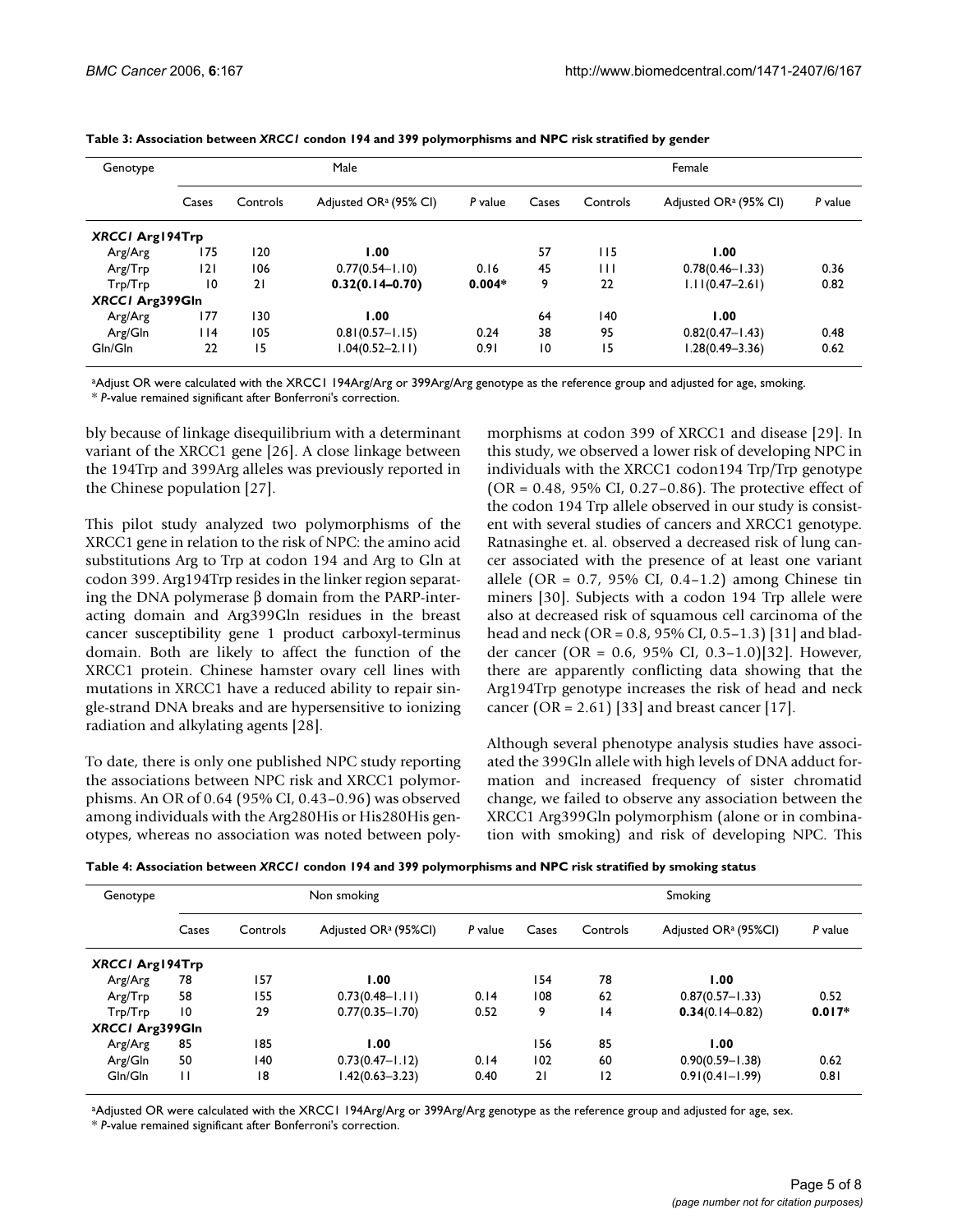| Genotype               |       |          | $60$                              |         | $\geq 60$ |          |                                  |         |  |
|------------------------|-------|----------|-----------------------------------|---------|-----------|----------|----------------------------------|---------|--|
|                        | Cases | Controls | Adjusted OR <sup>a</sup> (95% CI) | P value | Cases     | Controls | Adjusted OR <sup>a</sup> (95%CI) | P value |  |
| <b>XRCCI Arg194Trp</b> |       |          |                                   |         |           |          |                                  |         |  |
| Arg/Arg                | 189   | 190      | 00. ا                             |         | 42        | 45       | 1.00                             |         |  |
| Arg/Trp                | 151   | 179      | $0.85(0.62 - 1.16)$               | 0.30    | 17        | 38       | $0.48(0.23 - 0.99)$              | $0.05*$ |  |
| Trp/Trp                | 17    | 37       | $0.52(0.28 - 0.96)$               | 0.04    |           | 6        | $0.27(0.03 - 2.52)$              | 0.25    |  |
| XRCCI Arg399Gln        |       |          |                                   |         |           |          |                                  |         |  |
| Arg/Arg                | 210   | 228      | 00. ا                             |         | 27        | 42       | 1.00                             |         |  |
| Arg/Gln                | 131   | 159      | $0.83(0.61 - 1.13)$               | 0.23    | 25        | 41       | $0.84(0.38 - 1.86)$              | 0.67    |  |
| Gln/Gln                | 22    | 25       | 1.09(0.58–2.05)                   | 0.79    | 10        | 6        | $1.75(0.48 - 6.44)$              | 0.40    |  |

| Table 5: Association between XRCCI condon 194 and 399 polymorphisms and NPC risk stratified by age range (yr) |  |  |  |
|---------------------------------------------------------------------------------------------------------------|--|--|--|
|---------------------------------------------------------------------------------------------------------------|--|--|--|

aAdjust OR were calculated with the XRCC1 194Arg/Arg or 399Arg/Arg genotype as the reference group and adjusted for sex, smoking status. \**P*-value was not significant after Bonferroni's correction.

result is generally consistent with previous findings for lung cancer [25], bladder cancer [34], esophageal cancer [15], and malignant lymphoma [35]. However, there are again conflicting data in the literature. For example, this polymorphism has previously been shown to be a risk factor for lung cancer [36] and head and neck cancer [31] in smokers, yet it has also been shown to be protective for bladder cancer [32], pancreatic adenocarcinoma [16], and gastric cardia cancer [37]. The conflicting results may stem from the complexity etiology of cancer with regard to exposure to carcinogens, DNA repair genotypes or other genetic factors, and the small sample size.

Cigarette smoke is a major cause of a variety of malignancies including cancers of the larynx, oral cavity and pharynx, esophagus, bladder, and lung. Numerous studies have consistently shown that cigarette smoke may play an important role as an environmental etiological factor in the development of NPC in China [2,38]. Cigarette smoke contains a myriad of genotoxic agents and carcinogens such as nitrosamine 4-(methylnitrosamino)-1-(3-pyridyl)-1-butanone (NNK). XRCC1 399Gln/Gln genotype carriers reportedly have a decreased capacity for repair of NNK-induced sister chromatid exchange [11,39]. Although the biochemical and biological characteristics of these XRCC1 variants have not been fully determined, Lunn et al. [40] reported that the XRCC1 399Gln allele was significantly associated with higher levels of placental aflatoxin B1-DNA adducts and glycophorin A somatic mutations. In this study, we observed a significant protective influence of the XRCC1 194Trp/Trp genotype ( $OR =$ 0.34, 95% CI, 0.14–0.82) on NPC risk in smokers, suggesting effect modification by tobacco smoking. The results of the present study are generally consistent with previous findings in a relatively large lung cancer study, which showed a protective effect of the XRCC1 194Trp allele against tobacco-related lung cancers ( $OR = 0.86$ ; 95% CI, 0.77 – 0.95). They also reported that the XRCC1 399Gln/399Gln genotype was associated with a decreased

cancer risk among heavy smokers (OR = 0.71, 95% CI, 0.51–0.99), but an increased cancer risk among light smokers (OR = 1.38, 95% CI, 0.99 – 1.94) [41]. We also observed a significantly lower risk of NPC (OR = 0.32; 95% CI, 0.14–0.70) in males carrying the XRCC1 194Trp/ Trp genotype. Laboratory and epidemiologic data have indicated that men and women react differently to tobacco and environmental carcinogens [42,43]. Exactly how cigarette smoking and DNA repair polymorphisms affect the DNA repair capacity is unknown. One possible mechanism is that at high levels of exposure, the DNA repair capacity is saturated even in individuals with a higher repair capacity [44,45]. Our findings may explain such a gender difference. The high incidence of NPC in women cannot be attributed to smoking alone in Chinese and other Asian populations where smoking among women is relatively uncommon. Our results suggest that analysis of germline polymorphisms and epigenetic alterations should be further evaluated in these male populations, particularly in epidemiologic studies of the risks of NPC.

#### **Conclusion**

In summary, our study suggests that the XRCC1 Trp194Trp variant genotype is associated with a reduced risk of developing NPC among Cantonese living in southern China. The decrease in risk of NPC associated with this functional polymorphism was more pronounced among smokers and males. No association was observed between the risk of developing NPC and the XRCC1 Arg399Gln polymorphism alone or jointly with smoking, gender, and age. Because of the limited selection of cases, our findings should be confirmed in a larger study.

#### **Abbreviations**

NPC, nasopharyngeal carcinoma; EBV, Epstein-Barr virus; CI, confidence interval; OR, odds ratio; GSTM1, Glutathione S-transferase M1; XRCC1, X-ray repair cross complementing group 1.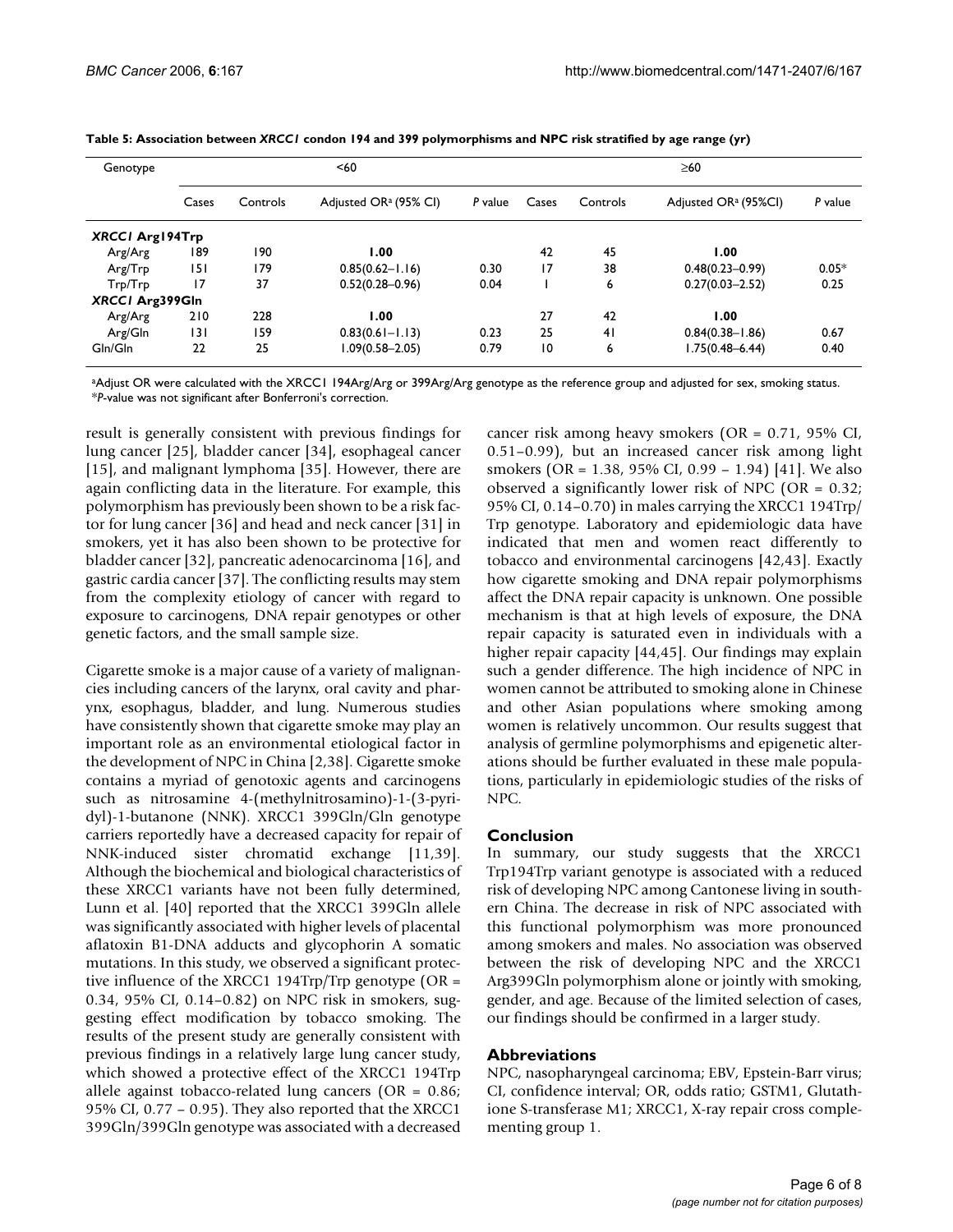#### **Competing interests**

The author(s) declare that they have no competing interests.

#### **Authors' contributions**

**C**Y, MXP, HMY and DL carried out the molecular genetic studies, drafted the manuscript. HLF and IE participated in the design of the study. ZYX, LDX and SJY conceived of the study, participated in its design and coordination and helped to draft the manuscript. All authors read and approved the final manuscript.

#### **Acknowledgements**

This work was supported in part by the Chinese State Key Basic Research Project, Contract No. 2004CB518708; the Foundation of Guangdong Science and Technology Committee, Contract No.2003A3080202; and the Foundation of Guangzhou Science and Technology Committee, Contract No.2003I-E0341.

#### **References**

- 1. Yu MC, Yuan JM: **[Epidemiology of nasopharyngeal carcinoma.](http://www.ncbi.nlm.nih.gov/entrez/query.fcgi?cmd=Retrieve&db=PubMed&dopt=Abstract&list_uids=12450728)** *Semin Cancer Biol* 2002, **12(6):**421-429.
- 2. Yuan JM, Wang XL, Xiang YB, Gao YT, Ross RK, Yu MC: **[Non-die](http://www.ncbi.nlm.nih.gov/entrez/query.fcgi?cmd=Retrieve&db=PubMed&dopt=Abstract&list_uids=10652428)[tary risk factors for nasopharyngeal carcinoma in Shanghai,](http://www.ncbi.nlm.nih.gov/entrez/query.fcgi?cmd=Retrieve&db=PubMed&dopt=Abstract&list_uids=10652428) [China.](http://www.ncbi.nlm.nih.gov/entrez/query.fcgi?cmd=Retrieve&db=PubMed&dopt=Abstract&list_uids=10652428)** *Int J Cancer* 2000, **85(3):**364-369.
- 3. Yuan JM, Wang XL, Xiang YB, Gao YT, Ross RK, Yu MC: **[Preserved](http://www.ncbi.nlm.nih.gov/entrez/query.fcgi?cmd=Retrieve&db=PubMed&dopt=Abstract&list_uids=10652427) [foods in relation to risk of nasopharyngeal carcinoma in](http://www.ncbi.nlm.nih.gov/entrez/query.fcgi?cmd=Retrieve&db=PubMed&dopt=Abstract&list_uids=10652427) [Shanghai, China.](http://www.ncbi.nlm.nih.gov/entrez/query.fcgi?cmd=Retrieve&db=PubMed&dopt=Abstract&list_uids=10652427)** *Int J Cancer* 2000, **85(3):**358-363.
- Lin TM, Chang HJ, Chen CJ, Cheng YJ, Yang CS, Tu SM, Ito Y, Kawamura A Jr, Hirayama T: **[Risk factors for nasopharyngeal carci](http://www.ncbi.nlm.nih.gov/entrez/query.fcgi?cmd=Retrieve&db=PubMed&dopt=Abstract&list_uids=3752958)[noma.](http://www.ncbi.nlm.nih.gov/entrez/query.fcgi?cmd=Retrieve&db=PubMed&dopt=Abstract&list_uids=3752958)** *Anticancer Res* 1986, **6(4):**791-796.
- 5. Shao JY, Wang HY, Huang XM, Feng QS, Huang P, Feng BJ, Huang LX, Yu XJ, Li JT, Hu LF, Ingemar I, Zeng YX: **[Genome-wide allelotype](http://www.ncbi.nlm.nih.gov/entrez/query.fcgi?cmd=Retrieve&db=PubMed&dopt=Abstract&list_uids=11078815) [analysis of sporadic primary nasopharyngeal carcinoma from](http://www.ncbi.nlm.nih.gov/entrez/query.fcgi?cmd=Retrieve&db=PubMed&dopt=Abstract&list_uids=11078815) [southern China.](http://www.ncbi.nlm.nih.gov/entrez/query.fcgi?cmd=Retrieve&db=PubMed&dopt=Abstract&list_uids=11078815)** *Int J Oncol* 2000, **17(6):**1267-1275.
- 6. Lu CC, Chen JC, Tsai ST, Jin YT, Tsai JC, Chan SH, Su IJ: **[Nasopha](http://www.ncbi.nlm.nih.gov/entrez/query.fcgi?cmd=Retrieve&db=PubMed&dopt=Abstract&list_uids=15729690)[ryngeal carcinoma-susceptibility locus is localized to a 132](http://www.ncbi.nlm.nih.gov/entrez/query.fcgi?cmd=Retrieve&db=PubMed&dopt=Abstract&list_uids=15729690) kb segment containing HLA-A using high-resolution micros[atellite mapping.](http://www.ncbi.nlm.nih.gov/entrez/query.fcgi?cmd=Retrieve&db=PubMed&dopt=Abstract&list_uids=15729690)** *Int J Cancer* 2005, **115(5):**742-746.
- 7. Hildesheim A, Apple RJ, Chen CJ, Wang SS, Cheng YJ, Klitz W, Mack SJ, Chen IH, Hsu MM, Yang CS, Brinton LA, Levine PH, Erlich HA: **[Association of HLA class I and II alleles and extended haplo](http://www.ncbi.nlm.nih.gov/entrez/query.fcgi?cmd=Retrieve&db=PubMed&dopt=Abstract&list_uids=12464650)[types with nasopharyngeal carcinoma in Taiwan.](http://www.ncbi.nlm.nih.gov/entrez/query.fcgi?cmd=Retrieve&db=PubMed&dopt=Abstract&list_uids=12464650)** *J Natl Cancer Inst* 2002, **94(23):**1780-1789.
- Nazar-Stewart V, Vaughan TL, Burt RD, Chen C, Berwick M, Swanson GM: **[Glutathione S-transferase M1 and susceptibility to](http://www.ncbi.nlm.nih.gov/entrez/query.fcgi?cmd=Retrieve&db=PubMed&dopt=Abstract&list_uids=10385146) [nasopharyngeal carcinoma.](http://www.ncbi.nlm.nih.gov/entrez/query.fcgi?cmd=Retrieve&db=PubMed&dopt=Abstract&list_uids=10385146)** *Cancer Epidemiol Biomarkers Prev* 1999, **8(6):**547-551.
- 9. Feng BJ, Huang W, Shugart YY, Lee MK, Zhang F, Xia JC, Wang HY, Huang TB, Jian SW, Huang P, Feng QS, Huang LX, Yu XJ, Li D, Chen LZ, Jia WH, Fang Y, Huang HM, Zhu JL, Liu XM, Zhao Y, Liu WQ, Deng MQ, Hu WH, Wu SX, Mo HY, Hong MF, King MC, Chen Z, Zeng YX: **[Genome-wide scan for familial nasopharyngeal car](http://www.ncbi.nlm.nih.gov/entrez/query.fcgi?cmd=Retrieve&db=PubMed&dopt=Abstract&list_uids=12118254)[cinoma reveals evidence of linkage to chromosome 4.](http://www.ncbi.nlm.nih.gov/entrez/query.fcgi?cmd=Retrieve&db=PubMed&dopt=Abstract&list_uids=12118254)** *Nat Genet* 2002, **31(4):**395-399.
- 10. Shen MR, Jones IM, Mohrenweiser H: **[Nonconservative amino](http://www.ncbi.nlm.nih.gov/entrez/query.fcgi?cmd=Retrieve&db=PubMed&dopt=Abstract&list_uids=9485007) [acid substitution variants exist at polymorphic frequency in](http://www.ncbi.nlm.nih.gov/entrez/query.fcgi?cmd=Retrieve&db=PubMed&dopt=Abstract&list_uids=9485007) [DNA repair genes in healthy humans.](http://www.ncbi.nlm.nih.gov/entrez/query.fcgi?cmd=Retrieve&db=PubMed&dopt=Abstract&list_uids=9485007)** *Cancer Res* 1998, **58(4):**604-608.
- 11. Lei YC, Hwang SJ, Chang CC, Kuo HW, Luo JC, Chang MJ, Cheng TJ: **[Effects on sister chromatid exchange frequency of polymor](http://www.ncbi.nlm.nih.gov/entrez/query.fcgi?cmd=Retrieve&db=PubMed&dopt=Abstract&list_uids=12160895)[phisms in DNA repair gene XRCC1 in smokers.](http://www.ncbi.nlm.nih.gov/entrez/query.fcgi?cmd=Retrieve&db=PubMed&dopt=Abstract&list_uids=12160895)** *Mutat Res* 2002, **519(1–2):**93-101.
- 12. Wang Y, Spitz MR, Zhu Y, Dong Q, Shete S, Wu X: **[From genotype](http://www.ncbi.nlm.nih.gov/entrez/query.fcgi?cmd=Retrieve&db=PubMed&dopt=Abstract&list_uids=12893086) [to phenotype: correlating XRCC1 polymorphisms with](http://www.ncbi.nlm.nih.gov/entrez/query.fcgi?cmd=Retrieve&db=PubMed&dopt=Abstract&list_uids=12893086) [mutagen sensitivity.](http://www.ncbi.nlm.nih.gov/entrez/query.fcgi?cmd=Retrieve&db=PubMed&dopt=Abstract&list_uids=12893086)** *DNA Repair (Amst)* 2003, **2(8):**901-908.
- 13. Shen M, Berndt SI, Rothman N, Mumford JL, He X, Yeager M, Welch R, Chanock S, Keohavong P, Donahue M, Zheng T, Caporaso N, Lan Q: **[Polymorphisms in the DNA base excision repair genes](http://www.ncbi.nlm.nih.gov/entrez/query.fcgi?cmd=Retrieve&db=PubMed&dopt=Abstract&list_uids=15816625)**

**[APEX1 and XRCC1 and lung cancer risk in Xuan Wei,](http://www.ncbi.nlm.nih.gov/entrez/query.fcgi?cmd=Retrieve&db=PubMed&dopt=Abstract&list_uids=15816625) [China.](http://www.ncbi.nlm.nih.gov/entrez/query.fcgi?cmd=Retrieve&db=PubMed&dopt=Abstract&list_uids=15816625)** *Anticancer Res* 2005, **25(1B):**537-542.

- 14. Olshan AF, Watson MA, Weissler MC, Bell DA: **[XRCC1 polymor](http://www.ncbi.nlm.nih.gov/entrez/query.fcgi?cmd=Retrieve&db=PubMed&dopt=Abstract&list_uids=11867203)[phisms and head and neck cancer.](http://www.ncbi.nlm.nih.gov/entrez/query.fcgi?cmd=Retrieve&db=PubMed&dopt=Abstract&list_uids=11867203)** *Cancer Lett* 2002, **178(2):**181-186.
- 15. Xing D, Qi J, Miao X, Lu W, Tan W, Lin D: [Polymorphisms of](http://www.ncbi.nlm.nih.gov/entrez/query.fcgi?cmd=Retrieve&db=PubMed&dopt=Abstract&list_uids=12124811) **[DNA repair genes XRCC1 and XPD and their associations](http://www.ncbi.nlm.nih.gov/entrez/query.fcgi?cmd=Retrieve&db=PubMed&dopt=Abstract&list_uids=12124811) with risk of esophageal squamous cell carcinoma in a Chi[nese population.](http://www.ncbi.nlm.nih.gov/entrez/query.fcgi?cmd=Retrieve&db=PubMed&dopt=Abstract&list_uids=12124811)** *Int J Cancer* 2002, **100(5):**600-605.
- 16. Duell EJ, Holly EA, Bracci PM, Wiencke JK, Kelsey KT: **[A popula](http://www.ncbi.nlm.nih.gov/entrez/query.fcgi?cmd=Retrieve&db=PubMed&dopt=Abstract&list_uids=12183419)[tion-based study of the Arg399Gln polymorphism in X-ray](http://www.ncbi.nlm.nih.gov/entrez/query.fcgi?cmd=Retrieve&db=PubMed&dopt=Abstract&list_uids=12183419) repair cross- complementing group 1 (XRCC1) and risk of [pancreatic adenocarcinoma.](http://www.ncbi.nlm.nih.gov/entrez/query.fcgi?cmd=Retrieve&db=PubMed&dopt=Abstract&list_uids=12183419)** *Cancer Res* 2002, **62(16):**4630-4636.
- 17. Chacko P, Rajan B, Joseph T, Mathew BS, Pillai MR: **[Polymorphisms](http://www.ncbi.nlm.nih.gov/entrez/query.fcgi?cmd=Retrieve&db=PubMed&dopt=Abstract&list_uids=15666192) [in DNA repair gene XRCC1 and increased genetic suscepti](http://www.ncbi.nlm.nih.gov/entrez/query.fcgi?cmd=Retrieve&db=PubMed&dopt=Abstract&list_uids=15666192)[bility to breast cancer.](http://www.ncbi.nlm.nih.gov/entrez/query.fcgi?cmd=Retrieve&db=PubMed&dopt=Abstract&list_uids=15666192)** *Breast Cancer Res Treat* 2005, **89(1):**15-21.
- 18. Min H, Hong M, Ma J, Zhang E, Zheng Q, Zhang J, Zhang F, Su Y, Qiu F: **[A new staging system for nasopharyngeal carcinoma in](http://www.ncbi.nlm.nih.gov/entrez/query.fcgi?cmd=Retrieve&db=PubMed&dopt=Abstract&list_uids=7961009) [China.](http://www.ncbi.nlm.nih.gov/entrez/query.fcgi?cmd=Retrieve&db=PubMed&dopt=Abstract&list_uids=7961009)** *Int J Radiat Oncol Biol Phys* 1994, **30(5):**1037-1042.
- 19. Eisen JA, Hanawalt PC: **[A phylogenomic study of DNA repair](http://www.ncbi.nlm.nih.gov/entrez/query.fcgi?cmd=Retrieve&db=PubMed&dopt=Abstract&list_uids=10606811) [genes, proteins, and processes.](http://www.ncbi.nlm.nih.gov/entrez/query.fcgi?cmd=Retrieve&db=PubMed&dopt=Abstract&list_uids=10606811)** *Mutat Res* 1999, **435(3):**171-213.
- 20. Lamerdin JE, Montgomery MA, Stilwagen SA, Scheidecker LK, Tebbs RS, Brookman KW, Thompson LH, Carrano AV: **[Genomic](http://www.ncbi.nlm.nih.gov/entrez/query.fcgi?cmd=Retrieve&db=PubMed&dopt=Abstract&list_uids=7789989) [sequence comparison of the human and mouse XRCC1](http://www.ncbi.nlm.nih.gov/entrez/query.fcgi?cmd=Retrieve&db=PubMed&dopt=Abstract&list_uids=7789989) [DNA repair gene regions.](http://www.ncbi.nlm.nih.gov/entrez/query.fcgi?cmd=Retrieve&db=PubMed&dopt=Abstract&list_uids=7789989)** *Genomics* 1995, **25(2):**547-554.
- Kubota Y, Nash RA, Klungland A, Schar P, Barnes DE, Lindahl T: **[Reconstitution of DNA base excision-repair with purified](http://www.ncbi.nlm.nih.gov/entrez/query.fcgi?cmd=Retrieve&db=PubMed&dopt=Abstract&list_uids=8978692) human proteins: interaction between DNA polymerase beta [and the XRCC1 protein.](http://www.ncbi.nlm.nih.gov/entrez/query.fcgi?cmd=Retrieve&db=PubMed&dopt=Abstract&list_uids=8978692)** *Embo J* 1996, **15(23):**6662-6670.
- 22. El-Khamisy SF, Masutani M, Suzuki H, Caldecott KW: **[A require](http://www.ncbi.nlm.nih.gov/entrez/query.fcgi?cmd=Retrieve&db=PubMed&dopt=Abstract&list_uids=14500814)[ment for PARP-1 for the assembly or stability of XRCC1](http://www.ncbi.nlm.nih.gov/entrez/query.fcgi?cmd=Retrieve&db=PubMed&dopt=Abstract&list_uids=14500814) [nuclear foci at sites of oxidative DNA damage.](http://www.ncbi.nlm.nih.gov/entrez/query.fcgi?cmd=Retrieve&db=PubMed&dopt=Abstract&list_uids=14500814)** *Nucleic Acids Res* 2003, **31(19):**5526-5533.
- 23. Chen S, Tang D, Xue K, Xu L, Ma G, Hsu Y, Cho SS: **[DNA repair](http://www.ncbi.nlm.nih.gov/entrez/query.fcgi?cmd=Retrieve&db=PubMed&dopt=Abstract&list_uids=12151350) [gene XRCC1 and XPD polymorphisms and risk of lung can](http://www.ncbi.nlm.nih.gov/entrez/query.fcgi?cmd=Retrieve&db=PubMed&dopt=Abstract&list_uids=12151350)[cer in a Chinese population.](http://www.ncbi.nlm.nih.gov/entrez/query.fcgi?cmd=Retrieve&db=PubMed&dopt=Abstract&list_uids=12151350)** *Carcinogenesis* 2002, **23(8):**1321-1325.
- 24. Shen H, Xu Y, Qian Y, Yu R, Qin Y, Zhou L, Wang X, Spitz MR, Wei Q: **[Polymorphisms of the DNA repair gene XRCC1 and risk](http://www.ncbi.nlm.nih.gov/entrez/query.fcgi?cmd=Retrieve&db=PubMed&dopt=Abstract&list_uids=11058877) [of gastric cancer in a Chinese population.](http://www.ncbi.nlm.nih.gov/entrez/query.fcgi?cmd=Retrieve&db=PubMed&dopt=Abstract&list_uids=11058877)** *Int J Cancer* 2000, **88(4):**601-606.
- Zhou W, Liu G, Miller DP, Thurston SW, Xu LL, Wain JC, Lynch TJ, Su L, Christiani DC: **[Polymorphisms in the DNA repair genes](http://www.ncbi.nlm.nih.gov/entrez/query.fcgi?cmd=Retrieve&db=PubMed&dopt=Abstract&list_uids=12692111) [XRCC1 and ERCC2, smoking, and lung cancer risk.](http://www.ncbi.nlm.nih.gov/entrez/query.fcgi?cmd=Retrieve&db=PubMed&dopt=Abstract&list_uids=12692111)** *Cancer Epidemiol Biomarkers Prev* 2003, **12(4):**359-365.
- 26. Liang G, Xing D, Miao X, Tan W, Yu C, Lu W, Lin D: **[Sequence var](http://www.ncbi.nlm.nih.gov/entrez/query.fcgi?cmd=Retrieve&db=PubMed&dopt=Abstract&list_uids=12740916)[iations in the DNA repair gene XPD and risk of lung cancer](http://www.ncbi.nlm.nih.gov/entrez/query.fcgi?cmd=Retrieve&db=PubMed&dopt=Abstract&list_uids=12740916) [in a Chinese population.](http://www.ncbi.nlm.nih.gov/entrez/query.fcgi?cmd=Retrieve&db=PubMed&dopt=Abstract&list_uids=12740916)** *Int J Cancer* 2003, **105(5):**669-673.
- 27. Hsieh LL, Chien HT, Chen IH, Liao CT, Wang HM, Jung SM, Wang PF, Chang JT, Chen MC, Cheng AJ: **[The XRCC1 399Gln polymor](http://www.ncbi.nlm.nih.gov/entrez/query.fcgi?cmd=Retrieve&db=PubMed&dopt=Abstract&list_uids=12750239)[phism and the frequency of p53 mutations in Taiwanese oral](http://www.ncbi.nlm.nih.gov/entrez/query.fcgi?cmd=Retrieve&db=PubMed&dopt=Abstract&list_uids=12750239) [squamous cell carcinomas.](http://www.ncbi.nlm.nih.gov/entrez/query.fcgi?cmd=Retrieve&db=PubMed&dopt=Abstract&list_uids=12750239)** *Cancer Epidemiol Biomarkers Prev* 2003, **12(5):**439-443.
- 28. Shen MR, Zdzienicka MZ, Mohrenweiser H, Thompson LH, Thelen MP: **[Mutations in hamster single-strand break repair gene](http://www.ncbi.nlm.nih.gov/entrez/query.fcgi?cmd=Retrieve&db=PubMed&dopt=Abstract&list_uids=9461464) [XRCC1 causing defective DNA repair.](http://www.ncbi.nlm.nih.gov/entrez/query.fcgi?cmd=Retrieve&db=PubMed&dopt=Abstract&list_uids=9461464)** *Nucleic Acids Res* 1998, **26(4):**1032-1037.
- 29. Cho EY, Hildesheim A, Chen CJ, Hsu MM, Chen IH, Mittl BF, Levine PH, Liu MY, Chen JY, Brinton LA, Cheng YJ, Yang CS: **[Nasopharyn](http://www.ncbi.nlm.nih.gov/entrez/query.fcgi?cmd=Retrieve&db=PubMed&dopt=Abstract&list_uids=14578150)[geal carcinoma and genetic polymorphisms of DNA repair](http://www.ncbi.nlm.nih.gov/entrez/query.fcgi?cmd=Retrieve&db=PubMed&dopt=Abstract&list_uids=14578150) [enzymes XRCC1 and hOGG1.](http://www.ncbi.nlm.nih.gov/entrez/query.fcgi?cmd=Retrieve&db=PubMed&dopt=Abstract&list_uids=14578150)** *Cancer Epidemiol Biomarkers Prev* 2003, **12(10):**1100-1104.
- Ratnasinghe DL, Yao SX, Forman M, Qiao YL, Andersen MR, Giffen CA, Erozan Y, Tockman MS, Taylor PR: **[Gene-environment inter](http://www.ncbi.nlm.nih.gov/entrez/query.fcgi?cmd=Retrieve&db=PubMed&dopt=Abstract&list_uids=12680158)[actions between the codon 194 polymorphism of XRCC1](http://www.ncbi.nlm.nih.gov/entrez/query.fcgi?cmd=Retrieve&db=PubMed&dopt=Abstract&list_uids=12680158) [and antioxidants influence lung cancer risk.](http://www.ncbi.nlm.nih.gov/entrez/query.fcgi?cmd=Retrieve&db=PubMed&dopt=Abstract&list_uids=12680158)** *Anticancer Res* 2003, **23(1B):**627-632.
- 31. Sturgis EM, Castillo EJ, Li L, Zheng R, Eicher SA, Clayman GL, Strom SS, Spitz MR, Wei Q: **[Polymorphisms of DNA repair gene](http://www.ncbi.nlm.nih.gov/entrez/query.fcgi?cmd=Retrieve&db=PubMed&dopt=Abstract&list_uids=10545415) [XRCC1 in squamous cell carcinoma of the head and neck.](http://www.ncbi.nlm.nih.gov/entrez/query.fcgi?cmd=Retrieve&db=PubMed&dopt=Abstract&list_uids=10545415)** *Carcinogenesis* 1999, **20(11):**2125-2129.
- 32. Stern MC, Umbach DM, van Gils CH, Lunn RM, Taylor JA: **[DNA](http://www.ncbi.nlm.nih.gov/entrez/query.fcgi?cmd=Retrieve&db=PubMed&dopt=Abstract&list_uids=11219769) [repair gene XRCC1 polymorphisms, smoking, and bladder](http://www.ncbi.nlm.nih.gov/entrez/query.fcgi?cmd=Retrieve&db=PubMed&dopt=Abstract&list_uids=11219769) [cancer risk.](http://www.ncbi.nlm.nih.gov/entrez/query.fcgi?cmd=Retrieve&db=PubMed&dopt=Abstract&list_uids=11219769)** *Cancer Epidemiol Biomarkers Prev* 2001, **10(2):**125-131.